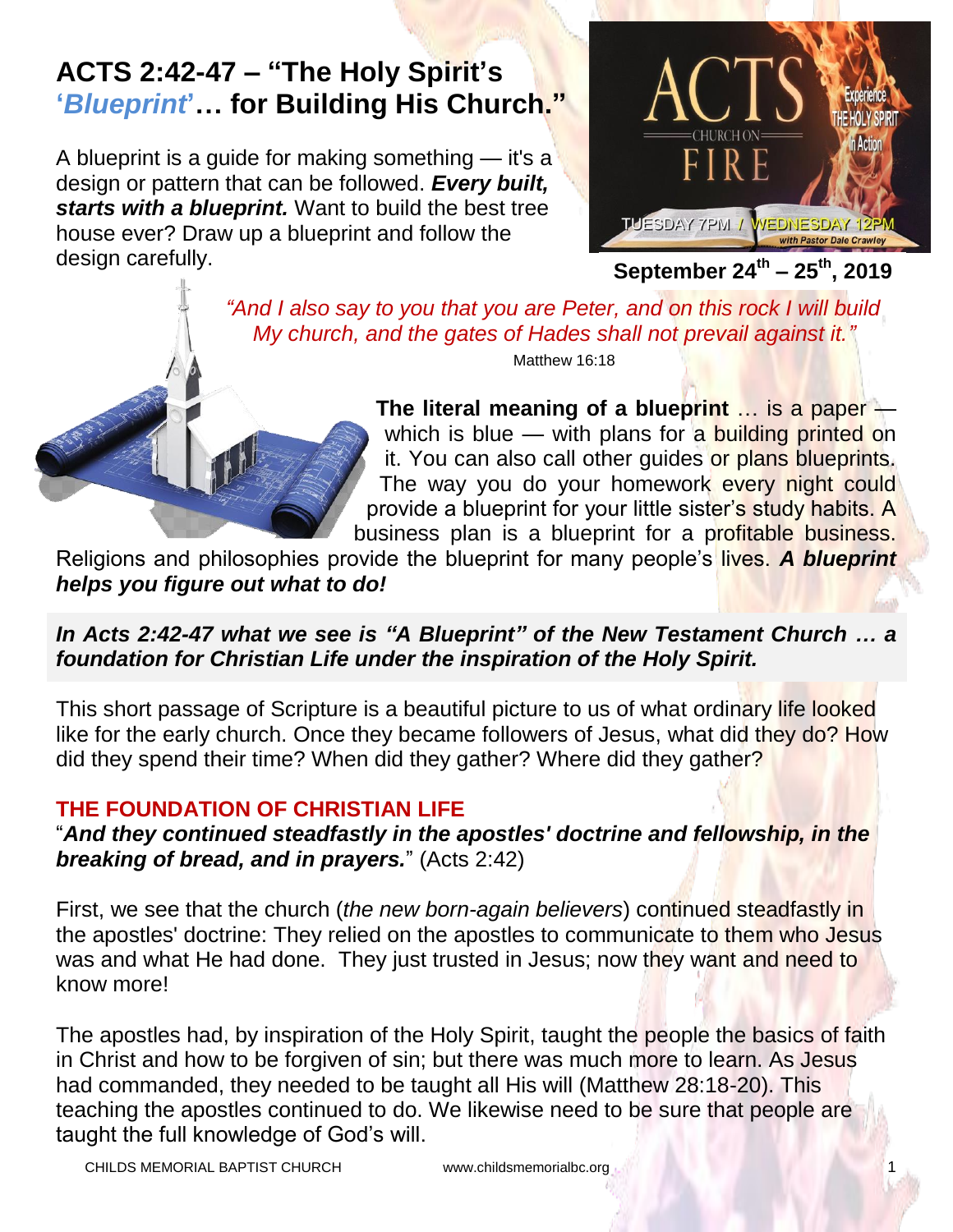**Note that the apostles were the ones through whom this** *inspired doctrine* **came.** They had received the guidance of the Holy Spirit (John 16:13; Acts 1:8). Later they passed this miraculous knowledge on to others; but still it came, at least indirectly, through the apostles. There simply could be no revelation from God without the involvement of apostles.

*Today we have the message they revealed in the written word, so we no longer need living apostles (2 Timothy 3:16-17; Ephesians 3:3-5; 1 Corinthians 14:37). Since there could be no direct revelation without living apostles, and since there are no apostles living today (cp. Rev. 21:14) … then there is no new revelation doctrine of the Spirit today. We have all truth in the Scriptures!*

*"Continued steadfastly"* uses a Greek verb communicating "a steadfast and singleminded fidelity to a certain course of action." There was to be no departure from the apostles' doctrine, because it was the truth of God. Thankfully, God allows us to sit under the apostles' doctrine - the New Testament record. Every pastor should seek to be unoriginal, in the sense that we don't have our own doctrine, but the apostles' doctrine.

*They continued in fellowship:* The Greek word for fellowship here is "*koinonia*", and has the idea of association, communion, fellowship, and participation; *it means to share in something.*

*As Christians, we share the same Lord Jesus* … we share the same guide for life … we share the same love for God … we share the same desire to worship Him … we share the same struggles … we share the same victories … we share the same job of living for Him … we share the same joy of communicating that gospel to others.

*They continued in the breaking of bread:* Even living so close to the time when Jesus was crucified, they still never wanted to forget it - how much more should we?

*They continued in prayers.* Whenever God's work is done, God's people are praying. Everything else we read about the power and glory of the early church flows from this foundation of the word, fellowship, remembrance of Jesus' work on the cross, and prayer!

## **THE PRESENCE OF THE POWER OF GOD**

*"Then fear came upon every soul, and many wonders and signs were done through the apostles."* [\(Act 2:43\)](https://www.blueletterbible.org/kjv/acts/2/43/s_1020043)

 The power of God was evident because fear came upon every soul. One of the greatest, most powerful works God can do is to change the human heart towards a reverent honor of the Lord.